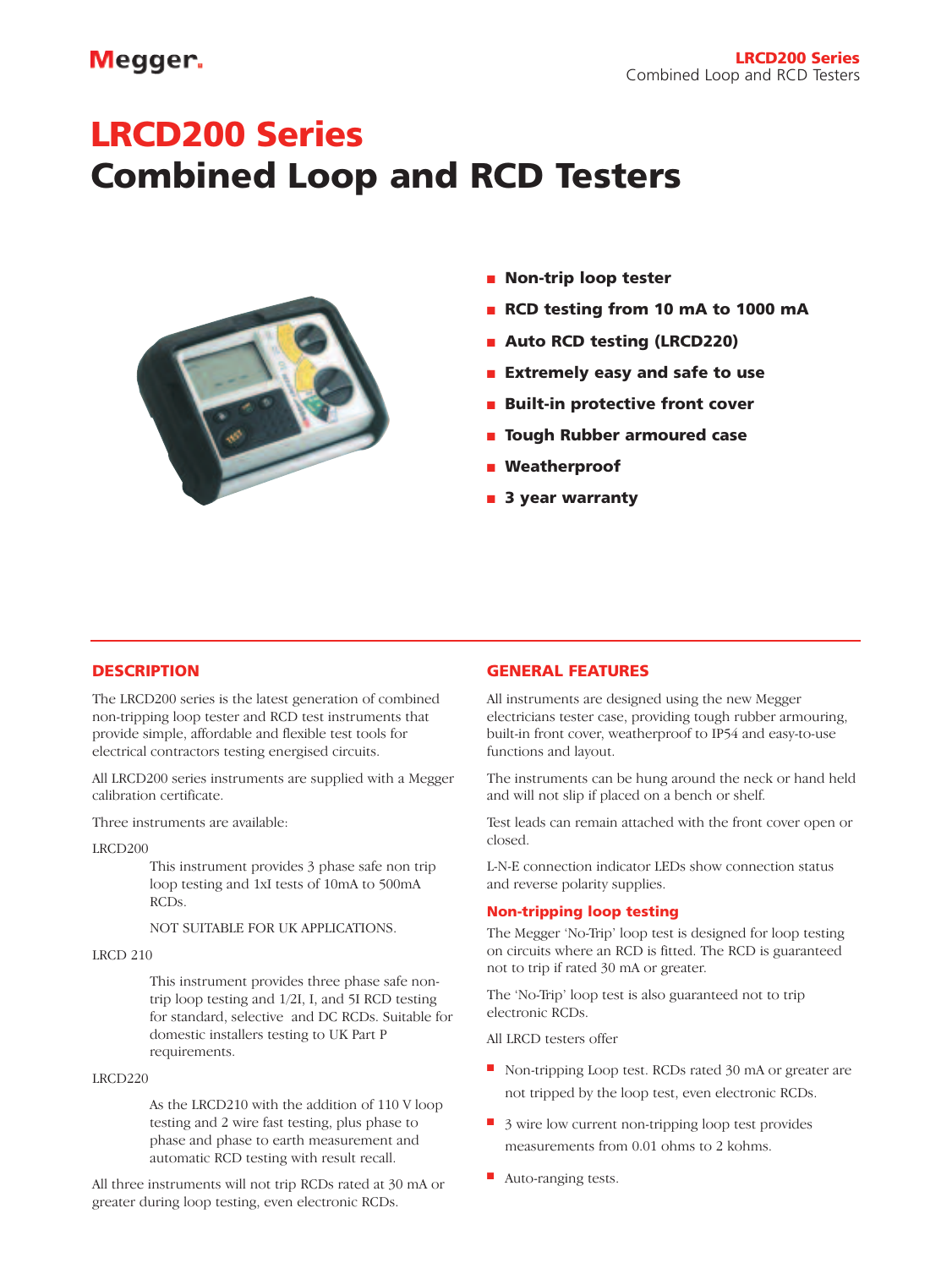# Megger.

- PFC calculation and display from the loop test measurement
- Supply voltage display on connection to circuit.
- Supply frequency measurement
- Additionally for the LRCD220
- 2-wire fast test is provided
- 415 V Phase to Phase loop measurement
- 110 V operation
- Backlit LCD display
- Phase rotation display

# **RCD Testing**

Testing the trip times of RCDs with all commonly found RCD current ratings.

For most international applications and the UK, 5 tests must be performed:

- 1) 1/2 x RCD current rating, to ensure the RCD does not trip when half the rated current is flowing in the RCD.
- 2) 1 x RCD current rating. This is a trip test to ensure the RCD trips with the specified trip time.
- 3) 5 x RCD current rating. A Trip test to ensure the RCD trips within the specified time.
- 4 & 5) both the 1x and 5x tests must be performed at both 0 degrees and 180 degrees (positive and negative supply half cycles) to ensure worst case time is recorded.

The auto RCD test on the LRCD220 allows all the above tests to be performed automatically whilst the operator stands by the RCD and rests its as it trips. Results can then be recalled to the screen.

All LRCD testers offer:

- 10 mA to 500 mA RCD testing
- 1 x I RCD Test
- AC, AC selective, DC and DC selective RCD type selection
- 0/180 degree selection
- Ramp testing
- 25 V or 50 V Touch voltage selection
- Optional Touch voltage display

Additionally the LRCD210 and LRCD220 offers:

■ 1/2 x I and 5 x I RCD testing

plus the LRCD220 offers:

- 1000 mA RCD testing
- Display backlight
- Test lock
- Phase rotation display

Additionally, instruments for non-UK markets can operate with the Live/Neutral supply reversed.

| <b>Selection Guide</b>                                       |          | $LRCD200$ $LRCD210$ | <b>LRCD220</b> |
|--------------------------------------------------------------|----------|---------------------|----------------|
|                                                              | (not UK) |                     |                |
| Calibration certificate                                      |          | ■                   | ■              |
| Loop testing                                                 |          |                     |                |
| Non tripping loop test                                       | п        | П                   | п              |
| <b>PFC</b>                                                   | ■        | П                   | П              |
| Single phase                                                 | п        | П                   |                |
| Hi current loop test                                         |          |                     | ■              |
| Phase to phase                                               |          |                     | ■              |
| 3 phase safe                                                 | п        | П                   |                |
| Voltmeter                                                    | ■        | П                   | П              |
| <b>RCD</b> test                                              |          |                     |                |
| $1/2$ x I test                                               |          | ш                   | ■              |
| $1 \times I$ test                                            | п        | ■                   |                |
| 5 x I Test                                                   |          | П                   | п              |
| Auto RCD                                                     |          |                     | ■              |
| Touch/Contact<br>voltage display                             | ■        | ▄                   |                |
| Selectable 25/50 V<br>touch voltage                          | ■        | ■                   | ■              |
| 10, 30, 100, 300,<br>500 mA ranges                           |          |                     |                |
| $1000 \text{ mA}$                                            |          |                     |                |
| AC, AC Selective, DC &<br>DC Selective RCD tests             | ■        | ■                   | ш              |
| Selectable phase 0/180                                       | ■        |                     |                |
| Ramp test (20% to 110%)                                      | ■        | ■                   | П              |
| <b>General testing</b>                                       |          |                     |                |
| Frequency                                                    | ■        | ■                   | П              |
| Phase rotation                                               |          |                     | П              |
| Reverse polarity operation<br>(Continental instruments only) | ■        | П                   |                |
| Backlight                                                    |          |                     | ■              |
| Mechanical                                                   |          |                     |                |
| BS1363, CEE7/7, AS/<br>NZS 3112 plug variants                | П        | ■                   | П              |
| IP54                                                         | П        | ш                   | П              |
| Working voltage 230 V                                        | П        | П                   |                |
| Working voltage 110<br>& 230 V                               |          |                     | П              |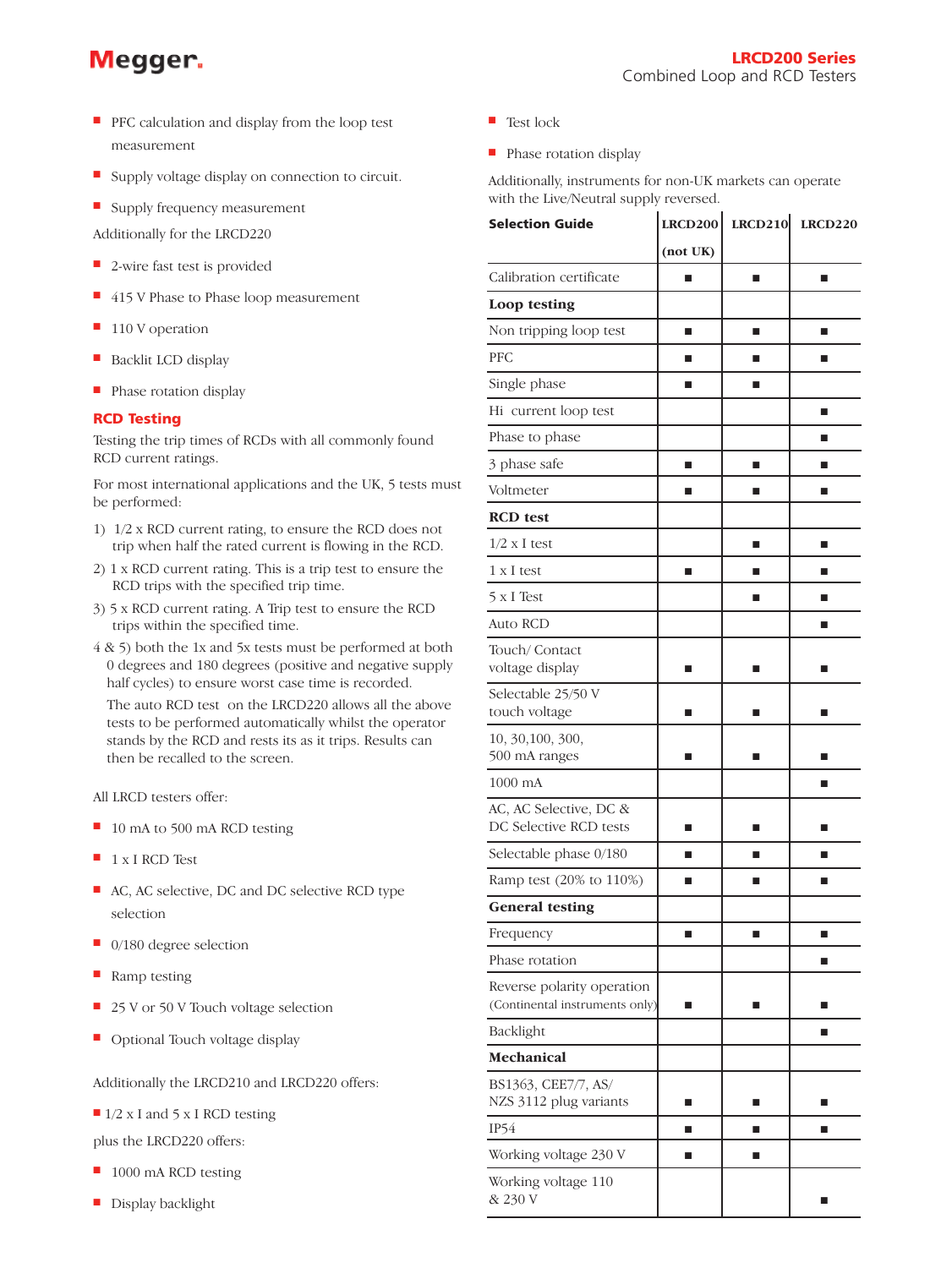# Megger.

# **SPECIFICATION**

**Voltage measurement:** (LRCD200, 210, 220): 0 V - 500 V

**Accuracy:**   $\pm 2\%$   $\pm 2$  digits

**Frequency measurement:**  (LRCD200,210,220)

**Range:**  25Hz to 450Hz

**Accuracy:**  25.0Hz to 199.9Hz  $\pm$ 0.1Hz 200Hz to  $450$ Hz  $\pm 1$ Hz

**Phase rotation indicator** (LRCD220 only)

Three wire identification of phase rotation.

**Frequency:**  45Hz to 65Hz

**Loop testing:** Loop ranges (to EN 61557-3)

# **No Trip Loop test 3-wire (Line to Earth)**

LRCD220 100V - 280 V 45Hz to 65Hz

(LRCD200,210,220)

**Supply:** LRCD200/210 200V - 280 V 45Hz to 65Hz

**Nominal test current:** 

15 mA

**Loop Accuracy:** 0.01 Ω - 9.99 Ω ( $\pm$ 5%  $\pm$ 0.03 Ω) 10.0 Ω - 99.9 Ω ( $\pm$ 5%  $\pm$ 0.5 Ω) 100 Ω - 999 Ω ( $\pm$ 5%  $\pm$ 5 Ω) 1.00 kΩ - 2.00 kΩ ( $\pm$ 5%  $\pm$ 30 Ω)

#### **HI current Line/Earth loop test 2 wire (LRCD220 only)**

**Supply:**  100 V - 480 V

**Nominal Test Current:**  15 mA to 2.4 A

#### **Loop accuracy:**

0.01Ω - 9.99 Ω ( $\pm$ 5%  $\pm$ 0.03 Ω) 10.0Ω - 99.9 Ω ( $\pm$ 5%  $\pm$ 0.5 Ω) 100Ω - 999 Ω ( $\pm$ 5%  $\pm$ 5 Ω) 1.0 kΩ - 2.00 kΩ (±5% ±30 Ω)

#### **Line/Line (LRCD220 only)**

**Supply:**  100 V - 480 V 45Hz to 65Hz

#### **Prospective Fault Current (PSCC)**

Prospective fault current = Nominal supply voltage/Loop resistance

Accuracy is derived from loop test

1 A - 199 A 1 A resolution 0.20 kA - 1.99 kA 10 A resolution 2.0 kA - 19.9 kA 100 A resolution

#### **RCD Testing**

RCD Test Ranges (to EN61557-6)

LRCD200/210 10mA, 30mA, 100mA, 300mA, 500mA<br>10mA 30mA 100mA 300mA 500mA LRCD220 10mA, 30mA,100mA, 300mA, 500mA, 1000mA

#### **Supply voltage:**

 $LRCD200/210 = 200 V - 280 V 45 Hz$  to 65Hz  $LRCD220 = 100 \text{ V} - 280 \text{ V} 45 \text{ Hz}$  to 65Hz

#### **Test Current Accuracy:**

**No Trip Test:**  $(1/2I) -8\%$  to  $-2\%$ 

**Trip Test:**   $(I, 5I) +2\%$  to  $+8\%$ 

**Trip Time:**  $\pm 1\%$   $\pm 1$ ms

#### **Fault (Touch) Voltage**

**Displayed range:**  0 V to 50 V

**Error:**   $+5\% +15\% \pm 0.5$  V

#### **Temperature and humidity**

**Operating Range:**   $-5^{\circ}$ C to  $+40^{\circ}$ C

**Operating Humidity:** 93% R.H. at +40°C max.

**Storage Range:**   $-25^{\circ}$ C to  $+70^{\circ}$ C

**Maximum altitude:**  2000m

#### **Environmental Protection:** IP54

**Safety**

IEC 61010

Meets the requirements of IEC61010-1 Cat III 300V phase to earth.

### **EN61557**

Complies with the following parts of EN61557,Electrical safety in low voltage systems up to 1000 V ac and 1500 V dc- Equipment for testing, measuring or monitoring of protective measures: Part1- General Requirements Part3- Loop resistance Part6- Residual current devices

#### **Power supply**

| <b>Battery:</b>      | 8 x 1,5 V cells IEC LR6 type (AA alkaline). |
|----------------------|---------------------------------------------|
| Rechargeable:        | 8 x 1.2V NiCd or NiMH cells.                |
| <b>Battery Life:</b> | 2000 consecutive tests                      |
| Weight:              | All units 980gms                            |
| <b>Dimensions:</b>   | All units 203 x 148 x 78 mm                 |
| E.M.C.               |                                             |

In accordance with IEC61326-1